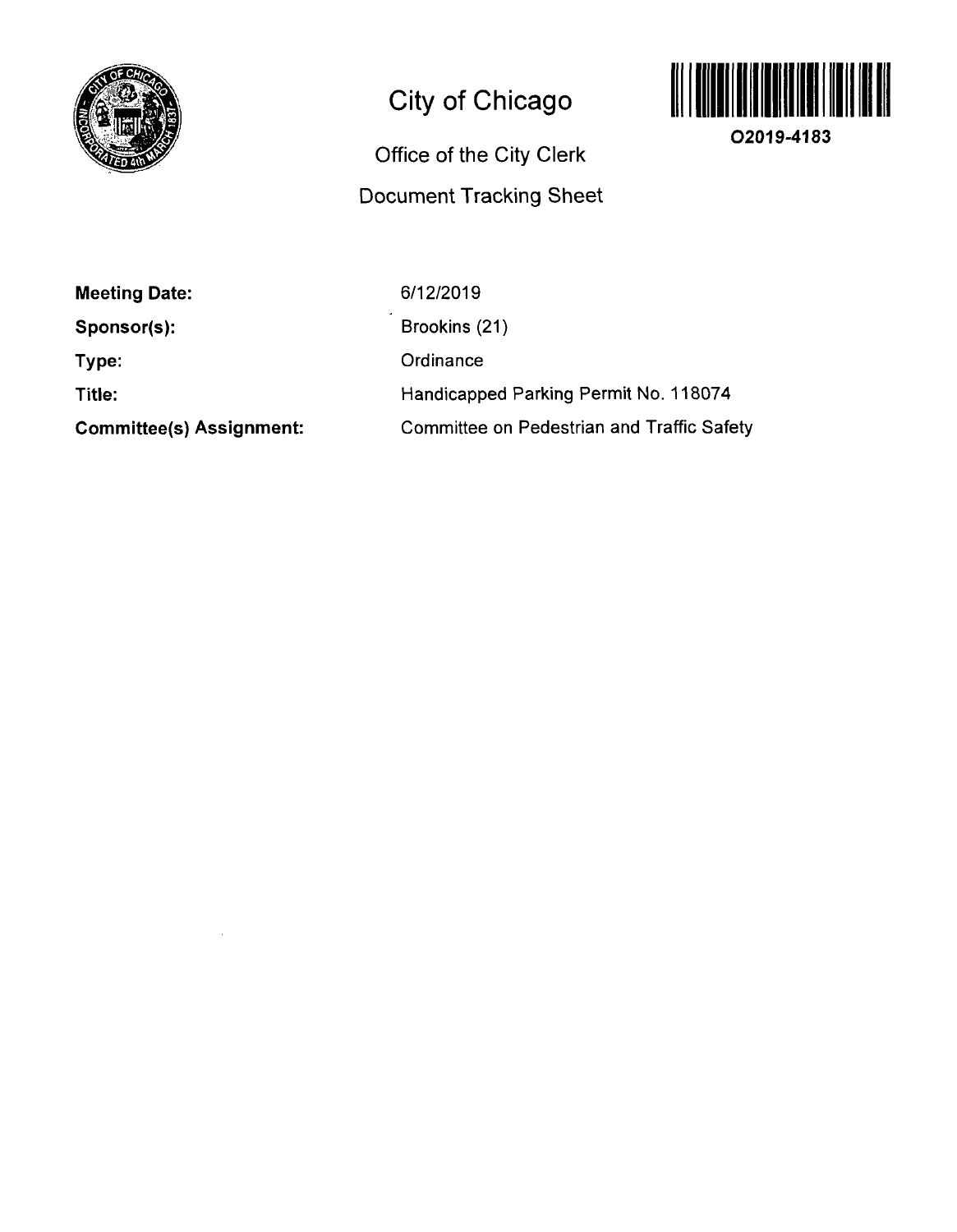## MEMORANDUM FOR TRAFFIC REGULATION

PROHIBITION AGAINST PARKING (Except for the Disabled)

Name Applicant: MABLE ALLEN Primary Street Address: 8847 S EGGLESTON, CHICAGO, IL 60620 Location Signs to be Posted: 8847 S EGGLESTON Permit Number: 118074 Hours: At all times

Days: No Exceptions:

ALDERMAN HOWARD BROOM IS JR., Ward 21